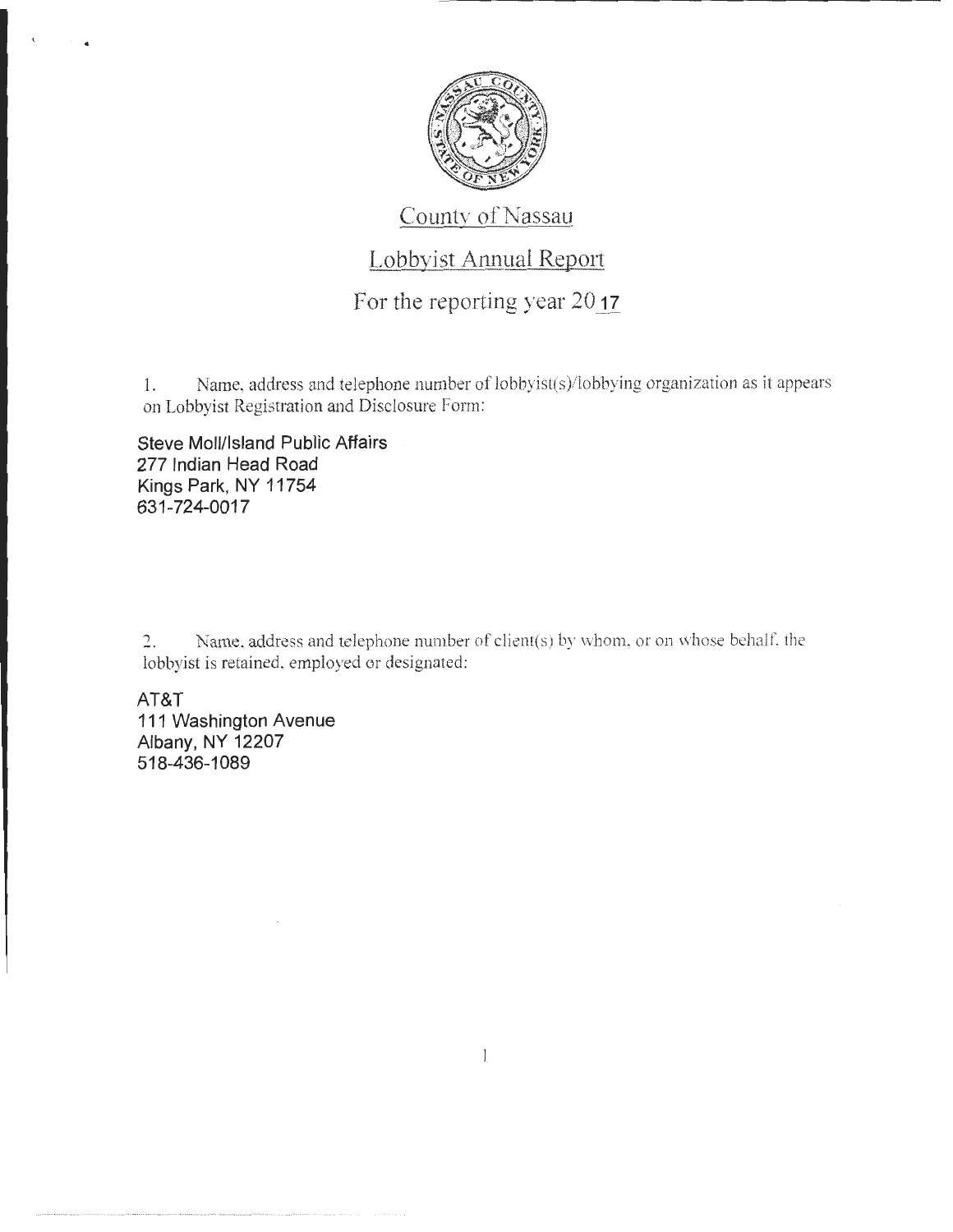3. A description of the subject or subjects on which each lobbyist retained, employed or designated by such client has lobbied:

**None for this period** 

4. Names of the persons and agencies before which such lobbyist has lobbied:

---------------·-----------····-········--·-····--

**None for this period** 

5. List below amounts for any compensation paid or owed to the lobbyist during the prior year for the purposes of lobbying. Such amounts shall be detailed as to amount, to whom paid and for what purpose.

| Amount                                                              | Details                                                                                                                                                                                                                              |
|---------------------------------------------------------------------|--------------------------------------------------------------------------------------------------------------------------------------------------------------------------------------------------------------------------------------|
|                                                                     | <b>MARINE READERS IN INVESTIGATION FOR THE ANGELES CONTINUES IN THE STATE OF A REPORT OF PROPERTY.</b>                                                                                                                               |
| as however a thirty of course the                                   |                                                                                                                                                                                                                                      |
|                                                                     | <b>BASINE MANAGEMENT DESCRIPTION AND AN ANY RESOLUTION OF A REAL PROPERTY OF THE COLUMN CONTRACT OF THE COLUMN COLUMN COLUMN CONTRACT OF THE COLUMN COLUMN COLUMN COLUMN OF A PROPERTY OF A PROPERTY OF A PROPERTY OF A PROPERTY</b> |
|                                                                     |                                                                                                                                                                                                                                      |
| the scholars searches are explained in the death the searchest with | <b>MARINEALASA ARABS EN DEPARTMENT DI MARINE DU</b>                                                                                                                                                                                  |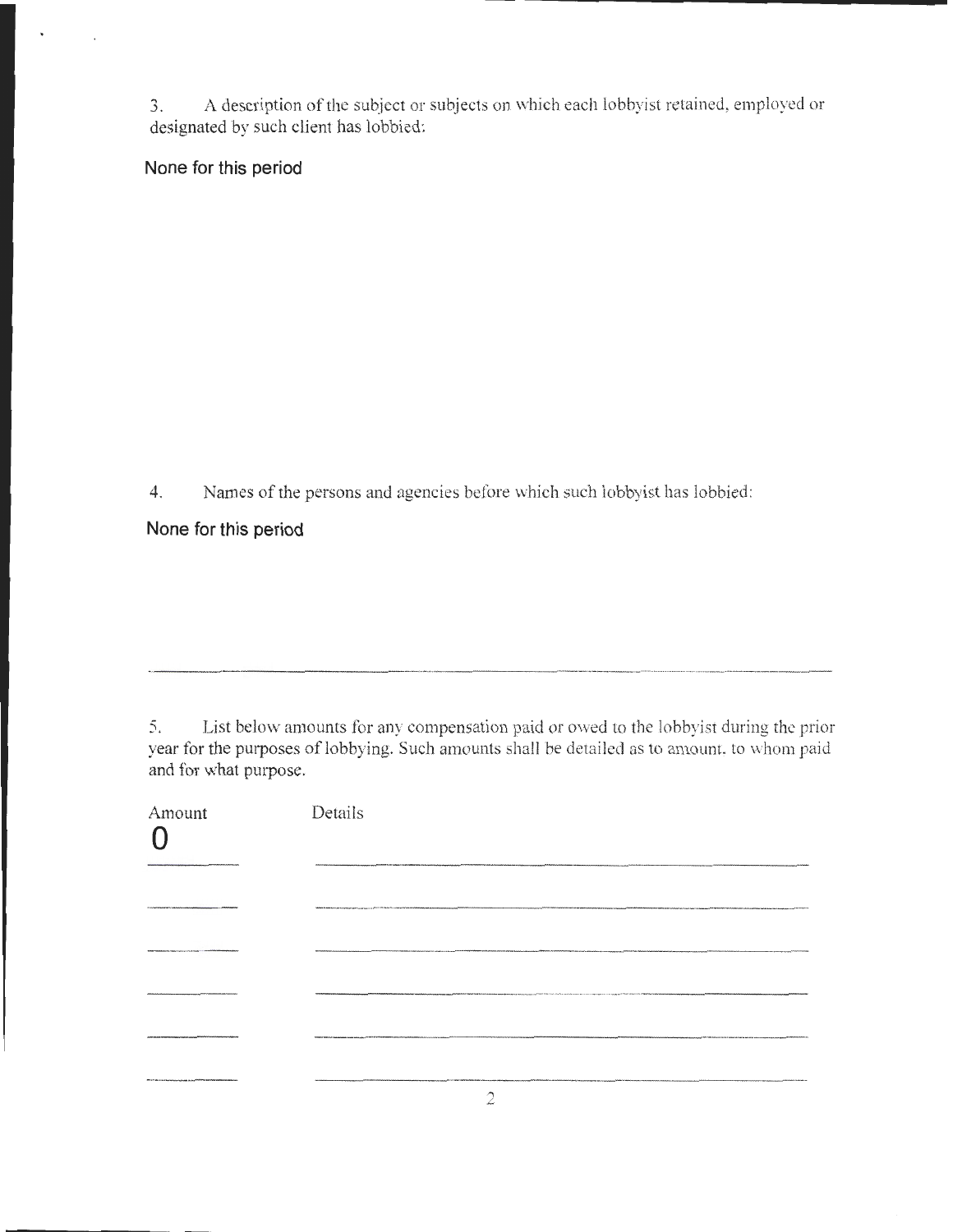| elevato hite un moneto del tempo presenta especiestro del televatorio del                                                                                                                                                                                                                                                                                                                                            |  |
|----------------------------------------------------------------------------------------------------------------------------------------------------------------------------------------------------------------------------------------------------------------------------------------------------------------------------------------------------------------------------------------------------------------------|--|
|                                                                                                                                                                                                                                                                                                                                                                                                                      |  |
|                                                                                                                                                                                                                                                                                                                                                                                                                      |  |
| $\label{thm:main} \hspace{1.5cm} \textbf{supp} \hspace{1.5cm} \textbf{supp} \hspace{1.5cm} \textbf{supp} \hspace{1.5cm} \textbf{supp} \hspace{1.5cm} \textbf{supp} \hspace{1.5cm} \textbf{supp} \hspace{1.5cm} \textbf{supp} \hspace{1.5cm} \textbf{supp} \hspace{1.5cm} \textbf{supp} \hspace{1.5cm} \textbf{supp} \hspace{1.5cm} \textbf{supp} \hspace{1.5cm} \textbf{supp} \hspace{1.5cm} \textbf{supp} \hspace{$ |  |

List below the cumulative total amounts earned for lobbying throughout the year:  $6.$  $\mathbf 0$ 

 $7. \,$ List below the expenses incurred or expensed by lobbyist for the purpose of lobbying:

| Amount<br>Π | Details                                                                                                             |
|-------------|---------------------------------------------------------------------------------------------------------------------|
|             |                                                                                                                     |
|             |                                                                                                                     |
|             |                                                                                                                     |
|             |                                                                                                                     |
|             |                                                                                                                     |
|             | .<br>Antonio de Montena e de Maria de Montena e de Montena e estadounidade de Montena.                              |
|             |                                                                                                                     |
|             |                                                                                                                     |
|             |                                                                                                                     |
|             |                                                                                                                     |
|             | .<br>Maanaa kale kale dia milaya kaominina mpakambana amin'ny fivondronan-kaominina dia 400.00000000000000000000000 |
|             |                                                                                                                     |